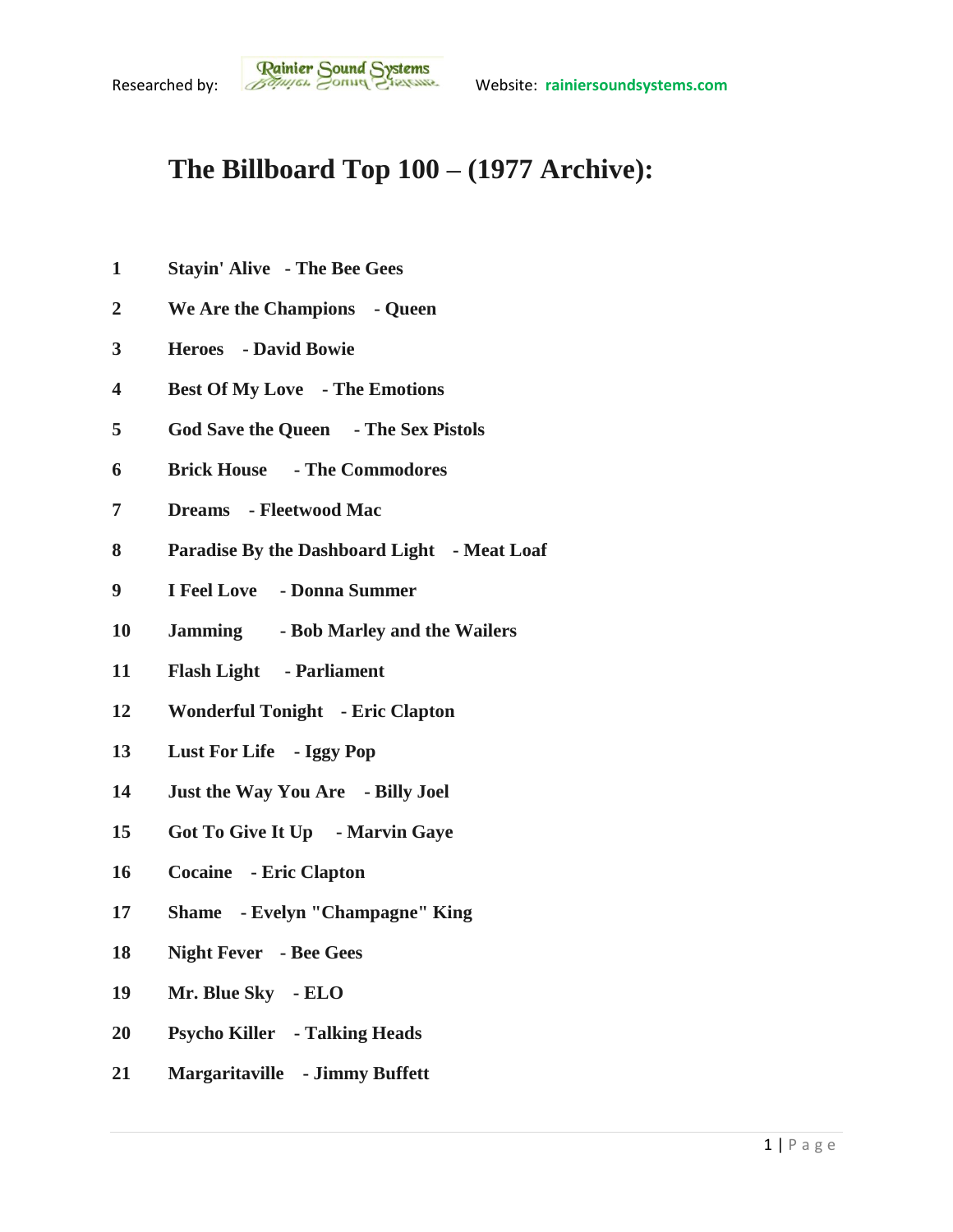- **Dust In the Wind - Kansas**
- **Running On Empty - Jackson Browne**
- **Fantasy - Earth, Wind & Fire**
- **Sheena Is a Punk Rocker - Ramones**
- **How Deep Is Your Love - The Bee Gees**
- **Alison - Elvis Costello**
- **Don't Stop - Fleetwood Mac**
- **Solsbury Hill - Peter Gabriel**
- **Easy - Commodores**
- **Float On - Floaters**
- **Give a Little Bit - Supertramp**
- **Watching the Detectives - Elvis Costello**
- **Wishing On a Star - Rose Royce**
- **You Make Loving Fun - Fleetwood Mac**
- **Whole Lotta Rosie - AC/DC**
- **Complete Control - The Clash**
- **Cold As Ice - Foreigner**
- **Denis - Blondie**
- **Back In Love Again - L.T.D.**
- **Mull Of Kintyre - Wings**
- **Strawberry Letter 23 - Brothers Johnson**
- **Barracuda - Heart**
- **Only the Good Die Young - Billy Joel**
- **Come Sail Away - Styx**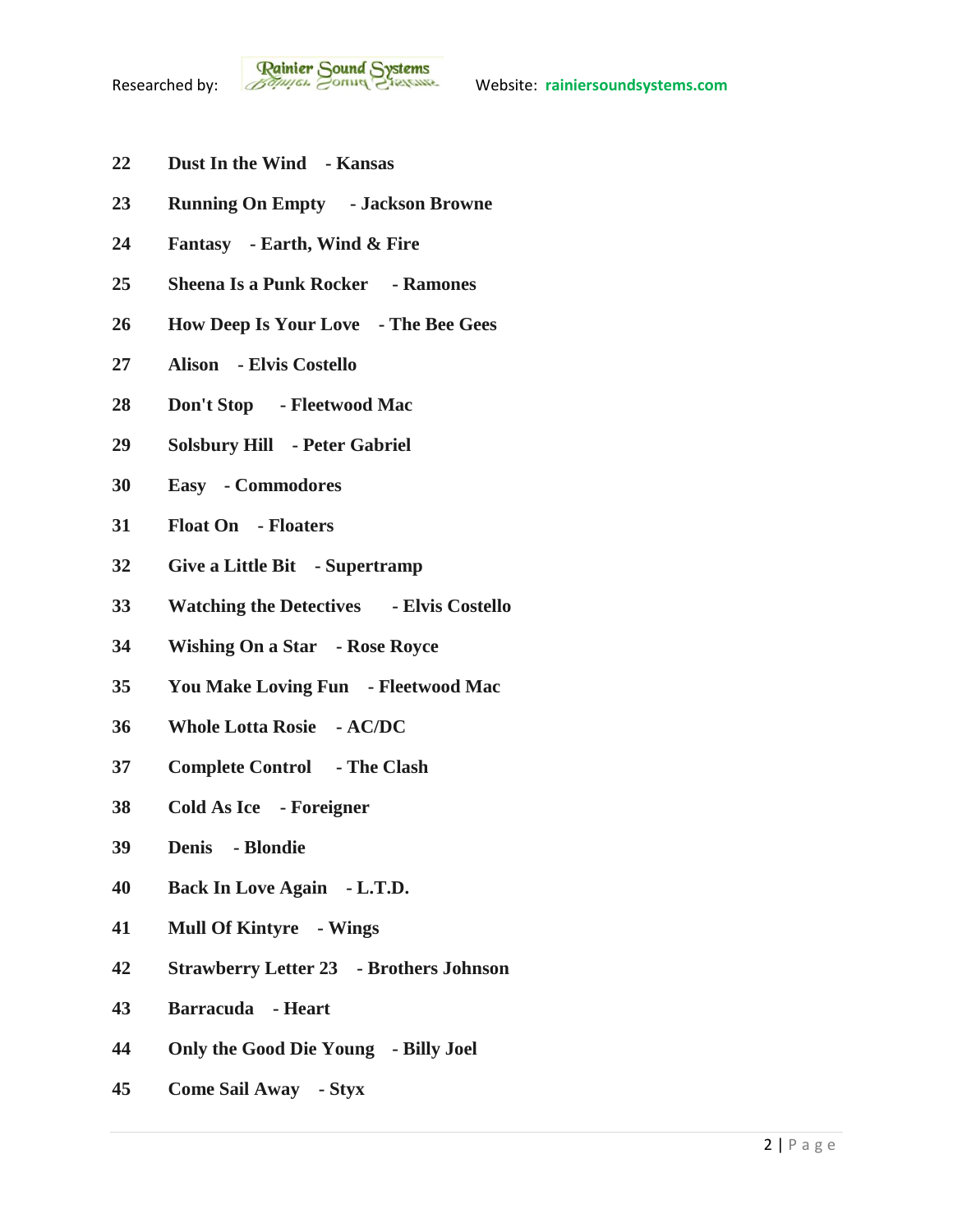- **One Love - Bob Marley and the Wailers**
- **If I Can't Have You - Yvonne Elliman**
- **Black Betty - Ram Jam**
- **Pretty Vacant - Sex Pistols**
- **Like a Hurricane - Neil Young**
- **Sound and Vision - David Bowie**
- **She's Not There - Santana**
- **The Load-Out/Stay - Jackson Browne**
- **The Chain - Fleetwood Mac**
- **You're In My Heart - Rod Stewart**
- **Jet Airliner - Steve Miller Band**
- **She's Always a Woman - Billy Joel**
- **Feels Like the First Time - Foreigner**
- **Marquee Moon - Television**
- **I've Got Love On My Mind - Natalie Cole**
- **Take a Chance On Me - ABBA**
- **Two Out Of Three Ain't Bad - Meat Loaf**
- **What's Your Name - Lynyrd Skynyrd**
- **I Just Want To Be Your Everything - Andy Gibb**
- **Dance, Dance, Dance - Chic**
- **Deacon Blues - Steely Dan**
- **It's Ecstasy When You Lay Down - Barry White**
- **Bat Out Of Hell - Meat Loaf**
- **Gold Dust Woman - Fleetwood Mac**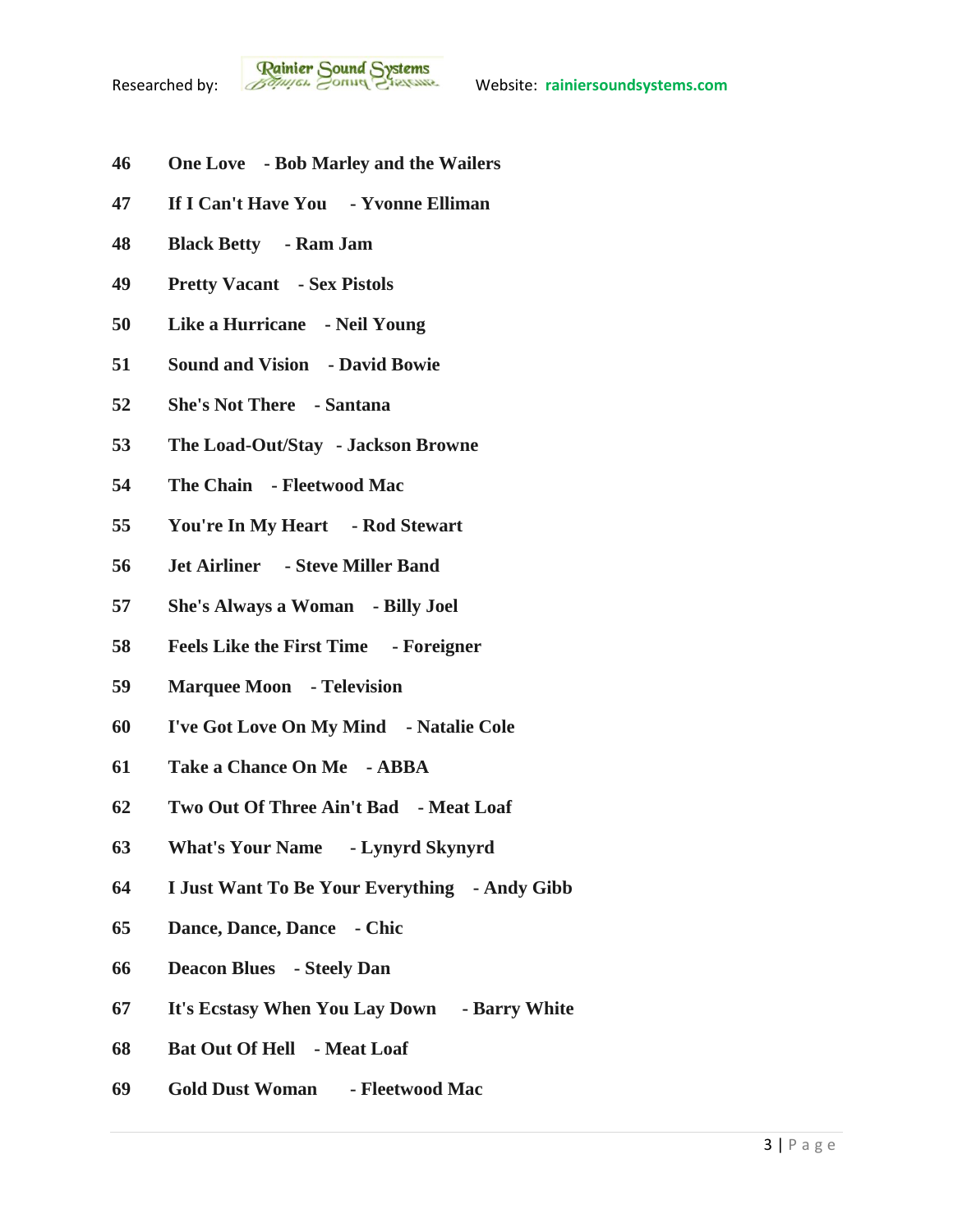- **Ooh Boy - Rose Royce**
- **White Riot - The Clash**
- **Emotion - Samantha Sang**
- **Isn't It Time - Babys**
- **Swingtown - Steve Miller Band**
- **Lovely Day - Bill Withers**
- **Baby Hold On - Eddie Money**
- **Ffun - Con Funk Shun**
- **Hot Legs - Rod Stewart**
- **Lay Down Sally - Eric Clapton**
- **Peg - Steely Dan**
- **Baby Come Back - Player**
- **One Bourbon, One Scotch, One Beer - George Thorogood & the Destroyers**
- **Voyage To Atlantis - Isley Brothers**
- **Jack and Jill - Raydio**
- **Swayin' To the Music - Johnny Rivers**
- **Serpentine Fire - Earth, Wind & Fire**
- **Two Tickets To Paradise - Eddie Money**
- **Just a Song Before I Go - Crosby, Stills & Nash**
- **That Smell - Lynyrd Skynyrd**
- **Scenes From an Italian Restaurant - Billy Joel**
- **Blue Bayou - Linda Ronstadt**
- **It's a Heartache - Bonnie Tyler**
- **More Than a Woman - Bee Gees**